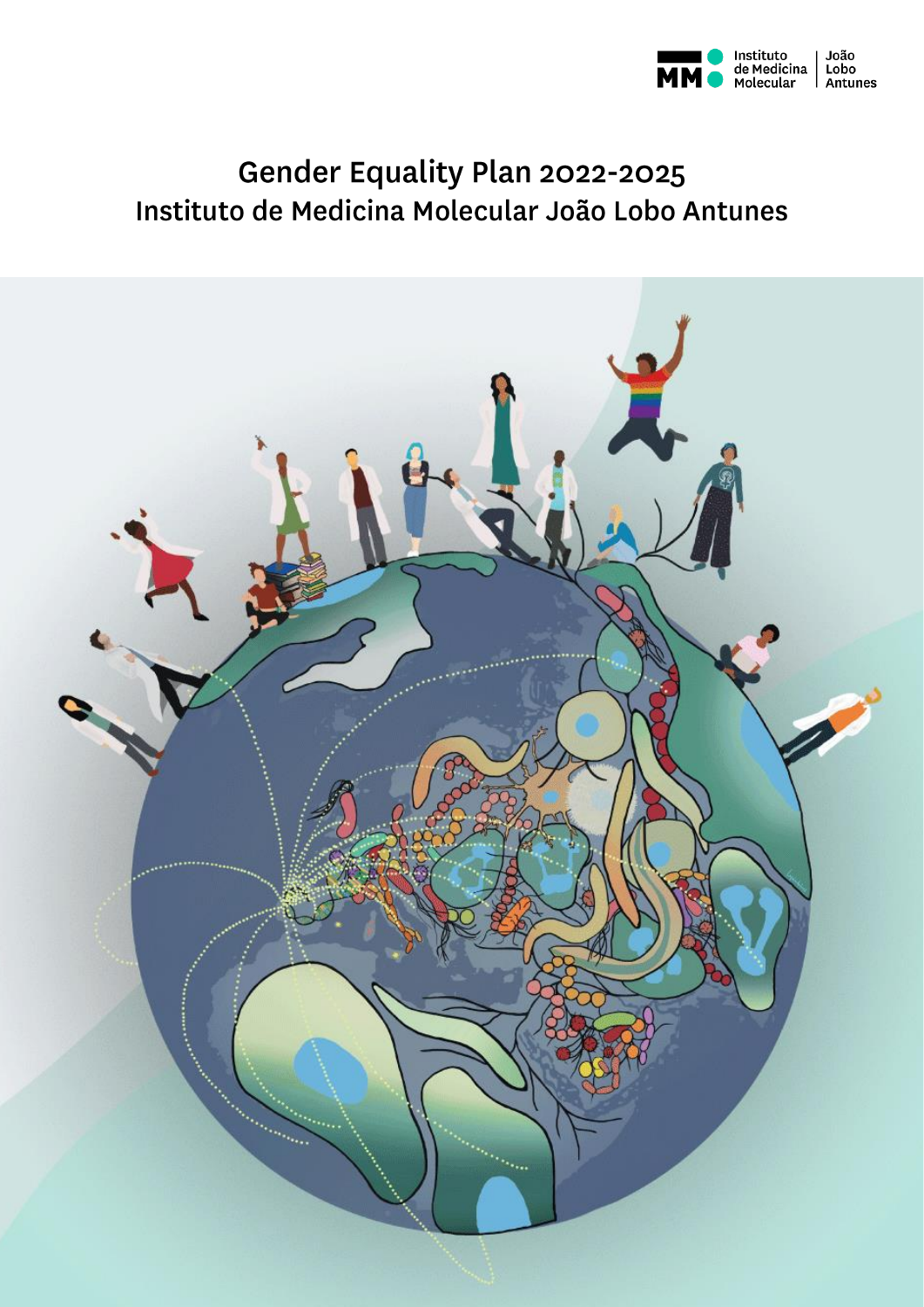

## <span id="page-1-0"></span>Institutional Commitment

The Instituto de Medicina Molecular João Lobo Antunes promotes creativity, ambition and freedom as its core values. An integral part of these values is a lasting commitment to equality, diversity and inclusion, which we aim to further strengthen by directing appropriate resources and providing dedicated training to our community.

The aim of the iMM Gender Equality Plan 2022-2025 is to promote equal participation of women, men, transgender and non-binary employees, identifying and eliminating any stereotype or barrier that impedes anyone from developing their best selves in the professional life at the iMM. A set of goals and comprehensive measures was defined for each of five thematic areas:

- 1. gender equality in recruitment and career progression;
- 2. gender balance in leadership and decision-making;
- 3. prevention of gender-based and sexual harassment;
- 4. integration of the gender dimension into research content;
- 5. work-life balance;
- 6. organisational communication and culture.

The iMM Direction has full responsibility for the implementation of the commitments set out in the iMM Gender Equality Plan and is counting on the active involvement of all iMM employees in making sustainable changes towards equality at all levels.

Maria M. Mota Bruno Silva-Santos Executive Director **Executive Director Vice-Director**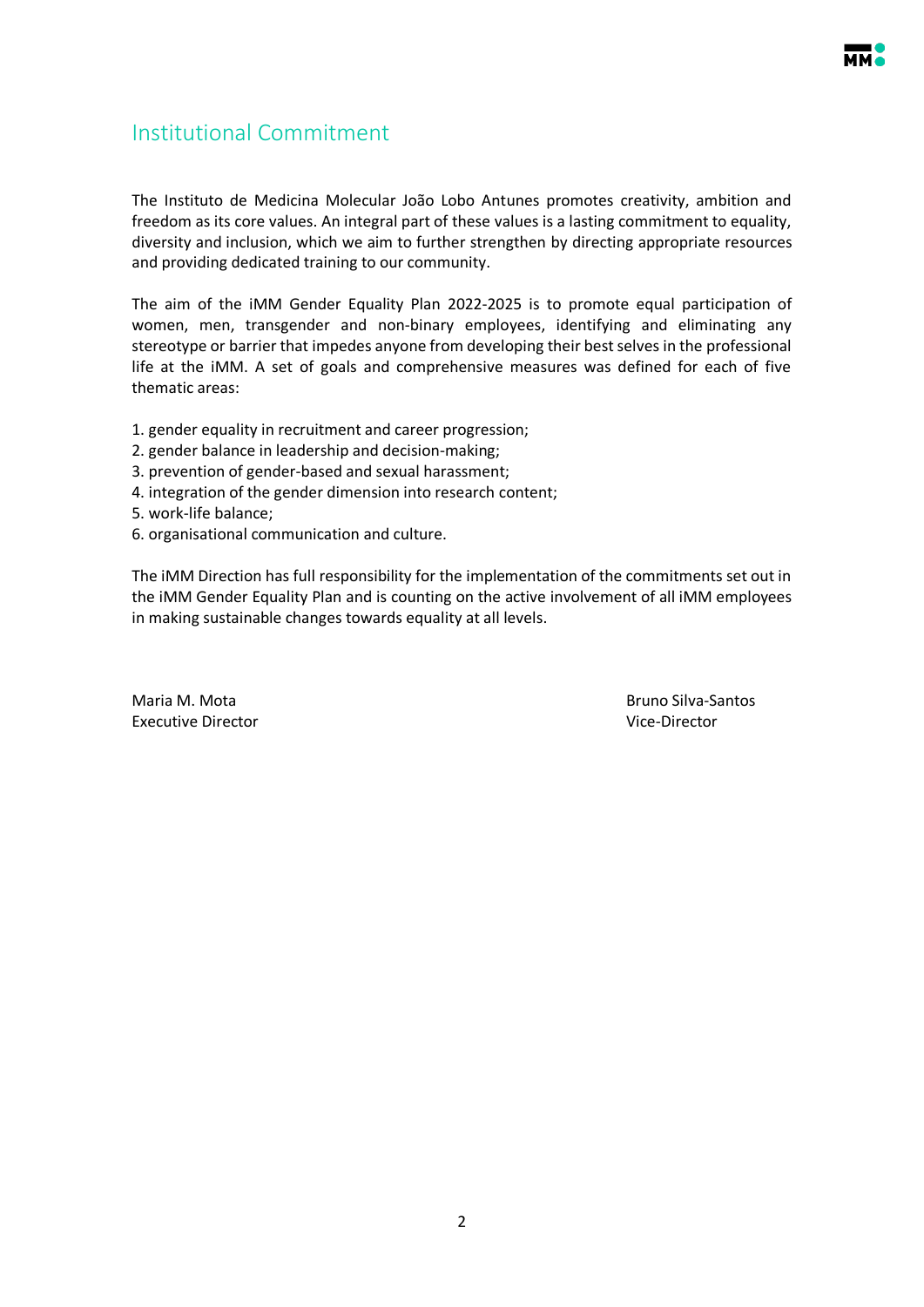## Contents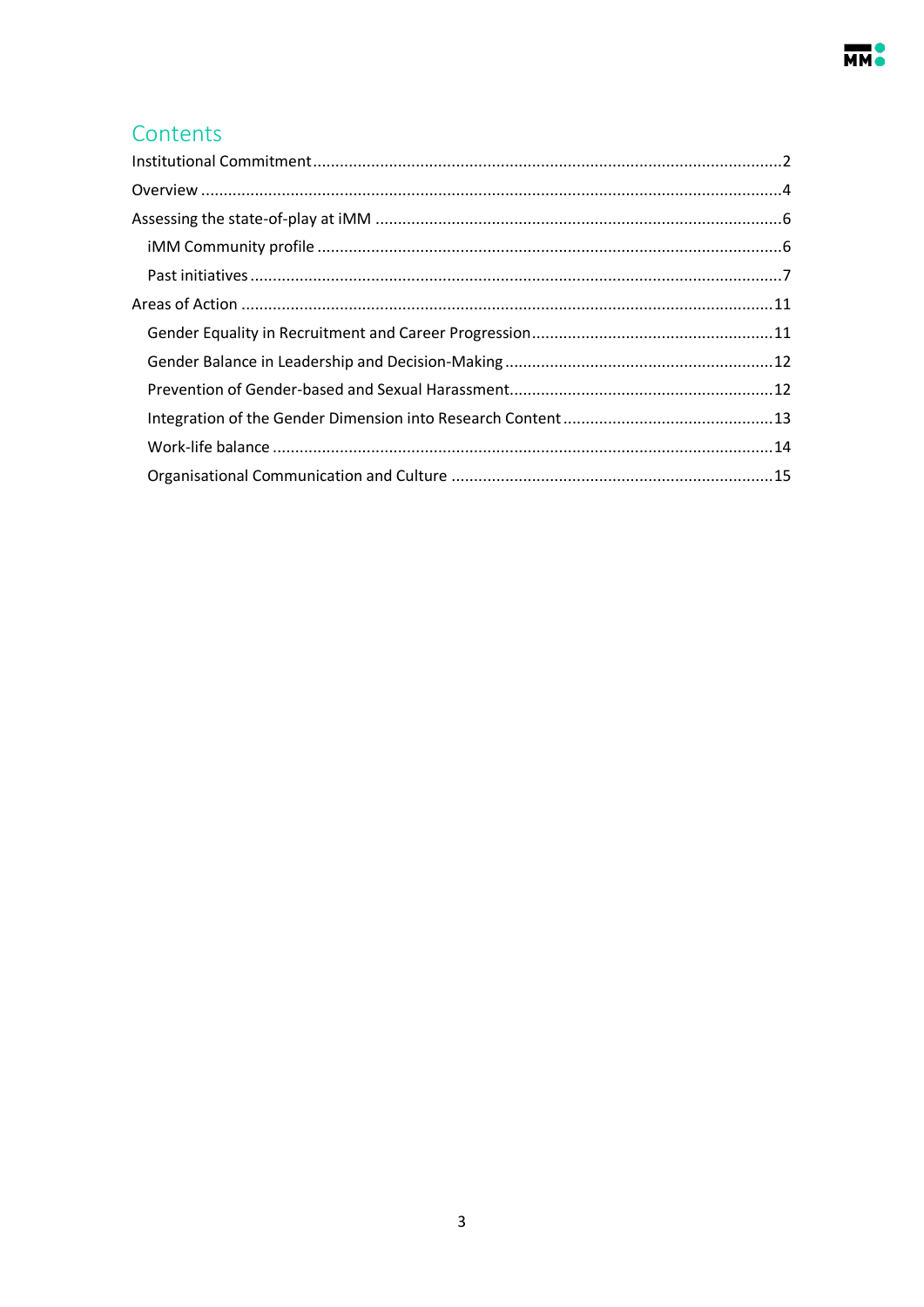## <span id="page-3-0"></span>Overview

Implementing the culture of balanced participation and equal opportunities is essential for iMM. We are complying with the general legal provisions promoting equal treatment and equal opportunities for women and men in Portugal (*Código de Trabalho<sup>1</sup>* ), and we are further aligned with the *Estratégia Nacional para a Igualdade e a Não Discriminação - Portugal + Igual<sup>2</sup>* and the UN Sustainable Development Agenda 2030<sup>3</sup>.

Although the employment of men and women in knowledge-intensive activities is quite balanced in Portugal, and with a high proportion of women particularly in Health and Welfare, a deeper analysis often reveals disparities at the leadership level, wage gaps, and a need to strengthen the frameworks towards better work-life balance (She Figures 2021, European Commission<sup>4</sup>).

In addition, the SARS-CoV-2 pandemic has exacerbated existing inequalities globally, and research performing institutions were not an exception. We therefore wish to make a sustainable structural changes as to counteract and mitigate such external factors and unconscious biases.

The actual design and discussion of the iMM Gender Equality Plan 2022-2025 (hereinafter iMM GEP) derives from the diagnostic assessment of the current situation at iMM, and subsequent definition of specific objectives, actions and appropriate resources. It is also our response to the priorities set for the European Research Area (ERA) as concerns gender equality and gender mainstreaming and the strengthened provisions introduced in Horizon Europe, and meets four mandatory process-related requirements:

1) **iMM GEP is a public document** approved by the iMM Board of Directors and made available in English on the iMM website and intranet where it can be accessed by all employees. It is included in the mandatory induction sessions of new employees when organizational aspects of the institution, quality management and safety regulations are presented. In addition, it will be presented at the institutional events, such as iMM retreat or Town Hall Meetings. The progress towards the defined goals of the iMM GEP will be reported annually in the dedicated section of the institutional annual report, also publicly available in the iMM website, and the plan will be updated every two years.

2) **Dedicated human and financial resources** are considered to implement the iMM GEP and support an ongoing process of sustainable organisational change. Responsibilities are defined for each set of actions, having the Gender Equality Commission as a strategic, supervising and monitoring body. The Gender Equality Commission is composed of two Group Leaders, Human Resources Responsible, Training Hub Executive Manager, Gender Equality Officer, one representative of the Senior Staff Scientists, of the Post-doctoral community, of the PhD students' community, and of the Research and Administrative Facilities. In addition, the recently nominated Anti-Bullying Committee gathers four external experts and provides advice on how to prevent and alleviate such situations.

The implementation phase will be the result of a cooperation effort among the Gender Equality Commission, Human Resources Department, Training Hub, Communication and external consultants, and it will be financed with internal iMM budget. One staff member of the Human Resources Department will be nominated a Gender Equality Officer and will dedicate a part of

 $\ddot{\phantom{a}}$ 

<sup>1</sup> [Lei n.º 7/2009](https://dre.pt/web/guest/legislacao-consolidada/-/lc/view?cid=108165886)

<sup>2</sup> [Comissão para a Cidadania e a Igualdade](https://www.cig.gov.pt/2018/05/publicada-estrategia-nacional-igualdade-nao-discriminacao-portugal/) de Género (CIG)

<sup>&</sup>lt;sup>3</sup> UN SDG - [Goal 5 Achieve gender equality and empower all women and girls](https://sdgs.un.org/goals)

<sup>4</sup> [She Figures Report 2021](https://ec.europa.eu/assets/rtd/shefigures2021/index.html)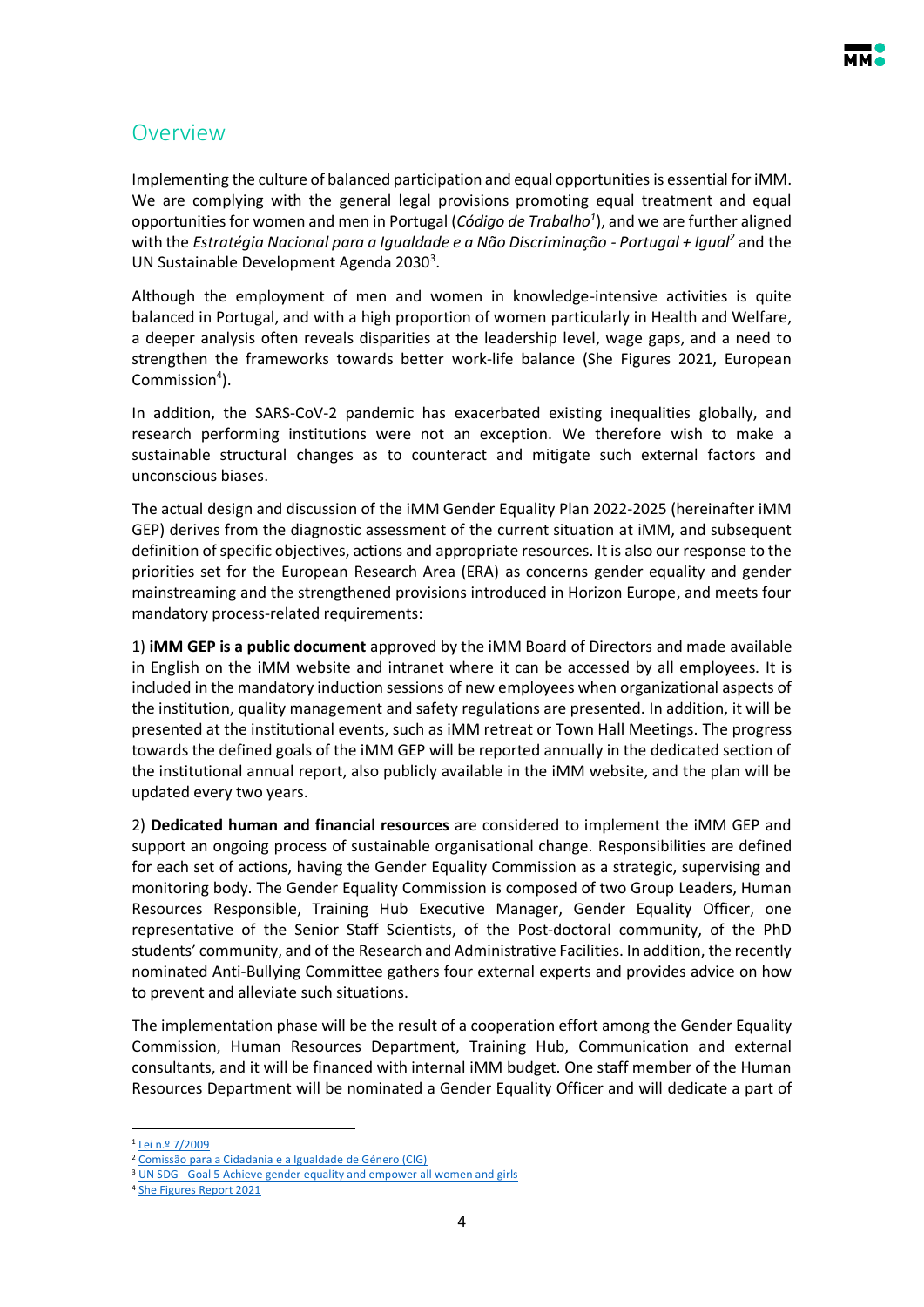

their time to data collection, analysis, and reporting, stirring the Gender Equality Commission meetings and will serve as the first point of contact for employees in matters of gender equality.

3) **Sex-disaggregated data describing the iMM community will be continuously collected and monitored**, mainly by the Human Resources Department and other administrative facilities, and will include non-binary options in the future. iMM will strongly rely on the insights obtained during the implementation of the European Charter of Researchers and The Code of Conduct for the Recruitment of Researchers, under the scope of the ERA Chair project EXCELLtoINNOV (GA 667824), which will soon be completed by obtaining the HR Excellence in Research logo. In addition, questions related to gender equality are integral part of the anonymous survey offered to all employees within the scope of the above-mentioned HRS4R Label related action plan, and these will represent a valuable source of data and suggestions for revision.

4) **Regular specialised training** on gender equality, unconscious gender biases and the integration of the gender dimension into research content will be provided for the identified target groups or the iMM community, depending on the scope. We will actively seek for "trainthe-trainer" opportunities as to build own expertise and guarantee sustainability of the measures.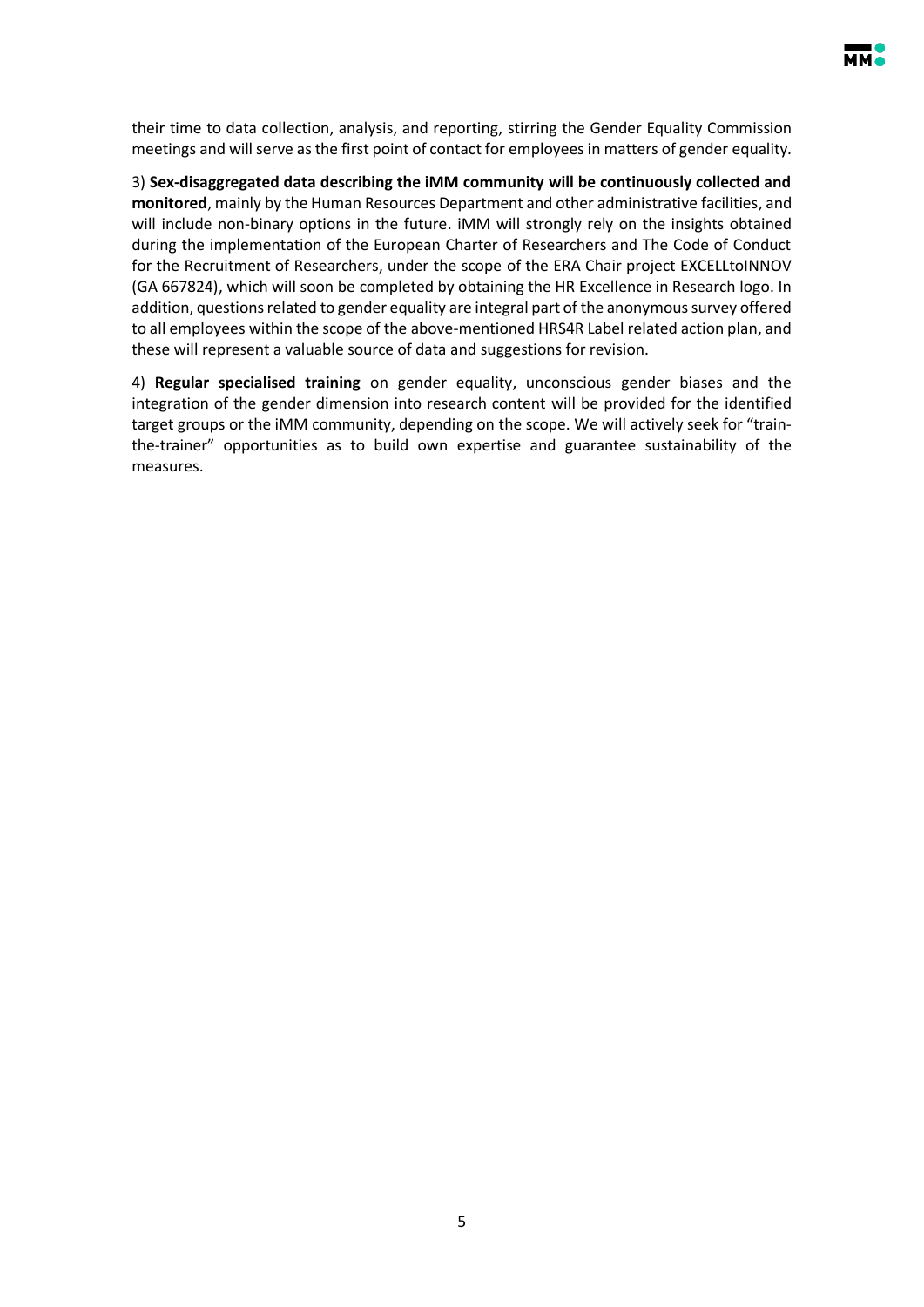## <span id="page-5-0"></span>Assessing the state-of-play at iMM

## <span id="page-5-1"></span>iMM Community profile

iMM community gathers in total 708 people directly employed or affiliated to iMM, of which 235 men (33.2%) and 473 women (66.8%).<sup>5</sup>

The similar ratio is present among the research staff at iMM, with 68% of women, and it is quite consistent among Staff Scientists, Post-doctoral researchers, and PhD students, and even the Board of Directors (Table 1). A vast majority of lab technicians and lab managers are women (80.9%). The Research and Administrative Facilities appear balanced at the leadership level, while women are over-represented at the operational level. Interestingly, 72.3% of foreign iMM members are women – indicating slightly higher mobility of women, and 65.3% of the employees having left iMM in the last 3 years (2018-2020) are also women. Strikingly, nine research groups are largely composed by women, with over 80% of team members. This general trend of overrepresentation of women is somewhat inverted when it comes to the Group Leaders level, as 9 out of 34 research groups are led by women (26.5%). This appears to be in line with the national average level for Grade A women researchers (27.15%).<sup>6</sup>

| Category                                   | Men | Women | % Women |
|--------------------------------------------|-----|-------|---------|
| <b>Board of Directors</b>                  |     |       | 66.7    |
| <b>Heads of Research Facilities</b>        | 3   | 5     | 57.1    |
| <b>Heads of Administrative Facilities</b>  | 2   |       | 50.0    |
| <b>Research Facilities Commissionaires</b> | 4   |       | 20.0    |
| Group Leaders                              | 25  | 9     | 26.5    |
| <b>Staff Scientist</b>                     | 11  | 23    | 67.6    |
| Postdoctoral Researchers                   | 42  | 85    | 66.9    |
| <b>PhD Students</b>                        | 39  | 88    | 69.3    |
| Lab managers/technicians                   | 21  | 89    | 80.9    |
| Research facilities technicians            | 10  | 25    | 71.4    |
| Administrative Area Managers               |     | 5     | 83.3    |
| Administrative staff                       | 4   |       | 81.0    |

Table 1. Gender structure of the iMM community.

Several other trends have been observed in a range of research-related activities and outputs. Namely, regarding the iMM publications record during 2020, it is noted that 60% of publications had women as the first author, while only 35% as the last/corresponding author (note: the analysis includes authors from other institutions). In addition, the share of submitted competitive project proposals having women as a Principal Investigator was 58.3% in 2019, dropped to 53% in 2020 – probably due to the COVID-19 pandemics and increased family responsibilities that affected women to a larger extent<sup>7,8</sup>. Interestingly, in 2021 this trend was inverted, as 67% of submitted proposals had women as Principal Investigators. Among the ERC grantees, 6 are men and 3 are women, while among the Marie-Curie Skłodowska Individual Fellows the numbers are inverted – 3 men and 6 women (data 2014 -2020) and all EMBO Postdoctoral Fellows are women, thus greatly reflecting the overall iMM gender structure at the moment. In addition, in 2016 it was noted that male postdoctoral researchers sign up to give

 $\ddot{\phantom{a}}$ 

<sup>5</sup> Data as of December 31, 2020. Data on other genders had not been collected at this time.

<sup>6</sup> [She Figures Report 2021](https://ec.europa.eu/assets/rtd/shefigures2021/index.html)

<sup>7</sup> Pandemic [measures disproportionately harm women's careers](https://www.nature.com/articles/d41586-021-00854-x) <https://doi.org/10.1038/d41586-021-00854-x>

<sup>&</sup>lt;sup>8</sup> [The Unequal Effect of the Covid-19 Pandemic On Portuguese Women Academics,](https://www.unl.pt/en/news/research/unequal-effect-covid-19-pandemic-portuguese-women-academics) SPEAR project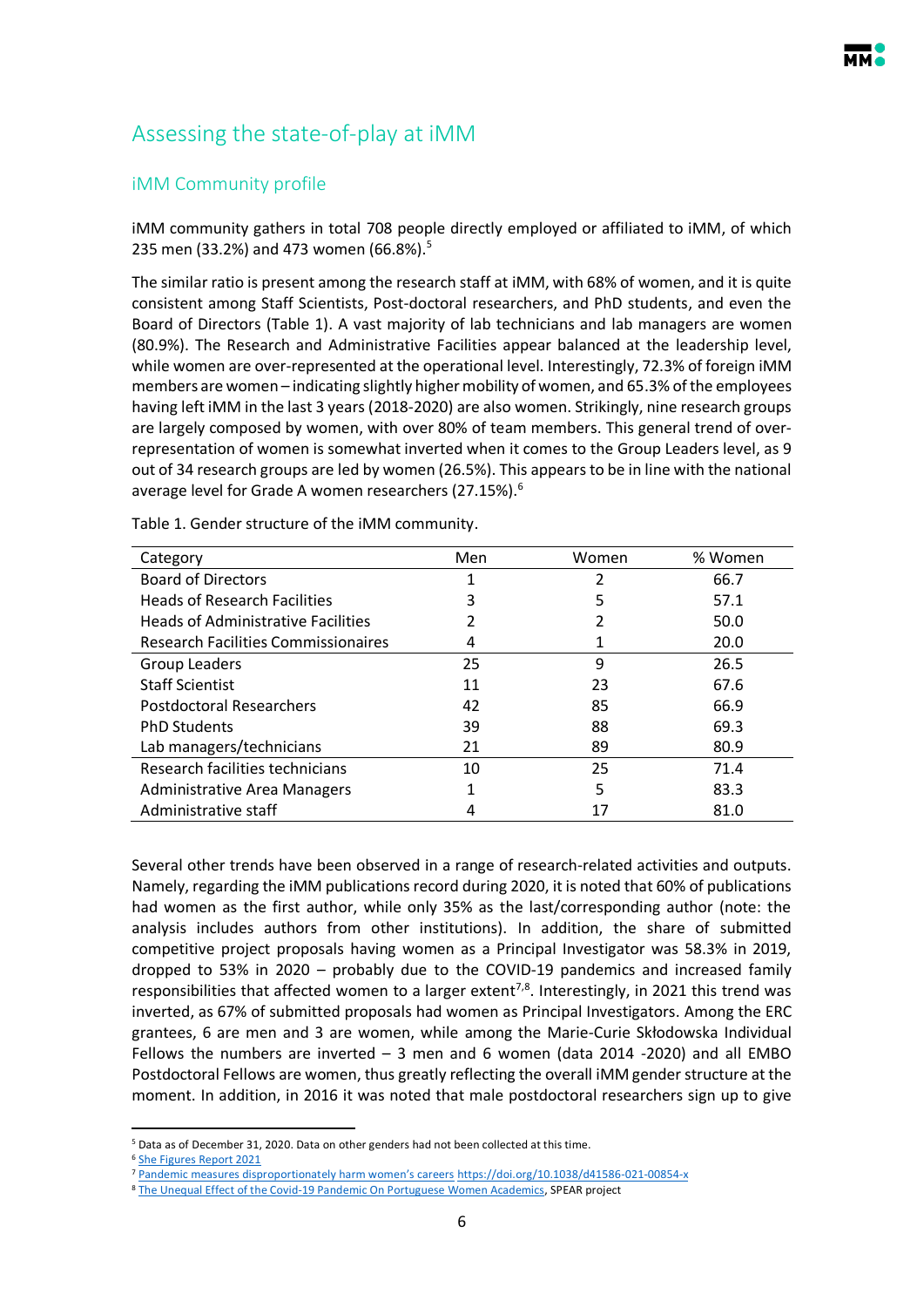

oral presentations during iMM Post-doc day to a much higher extent than female ones, who opt for poster presentations instead.

The present iMM GEP aims to tackle the existing misbalance at various levels, and to promote institutional changes towards equality, diversity and inclusion as embedded institutional values.

### <span id="page-6-0"></span>Past initiatives

In the past 5 years, iMM has been undertaking various initiatives to increase awareness about gender equality and to promote diversity, as outlined below per thematic area. The present iMM GEP will allow us to capitalize on these initial efforts and to establish the structured framework and procedures towards specific goals.

#### 1. Gender equality in recruitment and career progression

iMM internal framework for professional progression is based on four core principles:

- Career development structure ensuring scientific freedom and progression and retention based solely on merit, evaluation results and alignment with scientific strategy of iMM;

- Transparent and fair procedures for recruitment and progression;
- Continuous professional development;
- Promotion of research culture as an ubiquitous aspect of iMM's strategy.

At the recruitment level, the iMM ensures compliance with the principles of non-discrimination and equality and provides that no candidate can be privileged, benefited, harmed or deprived of any right or exempted from any duty due, in particular, to ancestry, age, gender, sexual orientation, marital status, family status, economic status, education, social origin or condition, genetic heritage, reduced working capacity, disability, chronic disease, nationality, ethnic origin or race, place of origin, language, religion, political or ideological convictions and union association membership. This policy is explicitly stated in job adverts and respected during the recruitment process and performance evaluation.

Progression and retention is dictated by merit, rigorous, transparent and fair evaluation, and convergence between the individual's ambitions and the institutional strategy. The present iMM GEP will allow further strengthening of the existing career framework, ensuring its transparency and better dissemination within the community.

### 2. Gender balance in leadership and decision-making

iMM is a bright example of women leadership, as two out of three members of the Board of Directors are women. However, at the Group Leader level only 26.5% are women. This is also reflected among the five Research Facility Commissionaires - the Group Leaders with the oversight and advisory role over the assigned facility – only one is a women. iMM is making efforts to counteract this trend in new recruitments, while maintaining scientific excellence as the main criterion. On the other hand, there is a solid gender balance among the heads of research and administrative facilities, almost reaching gender parity.

The main institutional advisory boards are mostly gender-balanced, namely the Scientific Advisory Board and the Industrial Advisory Board (3 men and 2 women, and 2 men and 3 women, respectively), while the Societal Advisory Board is slightly skewed towards men (5 men and 3 women) and the Anti-Bullying Committee towards women (1 men and 3 women).

#### 3. Prevention of gender-based and sexual harassment

iMM condemns any type of harassment and has a duty to protect the employees from it at the workplace.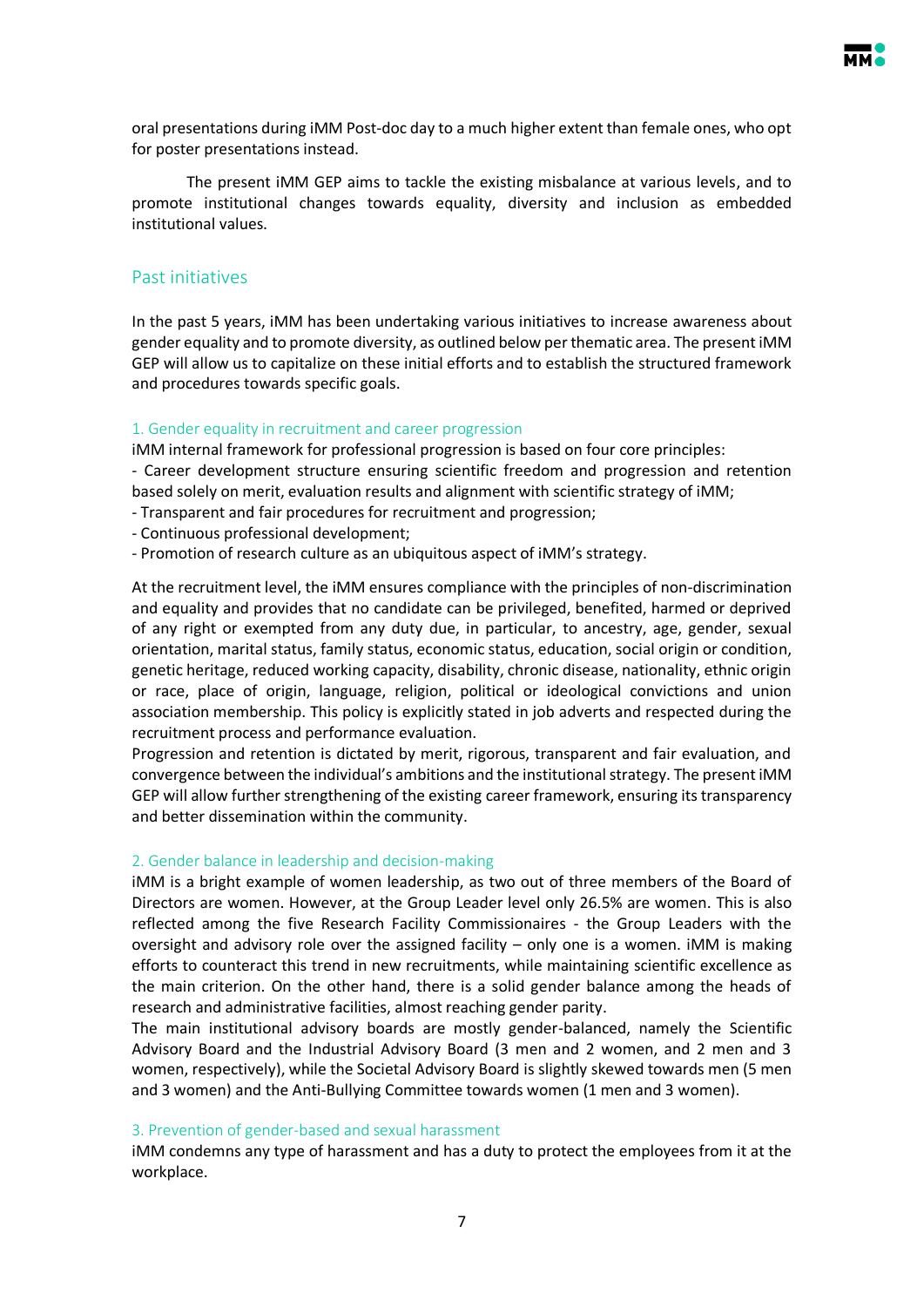In January 2018, the iMM Code of Good Conduct for Equality, Non-discrimination, and Prohibition of Harassment at Work was adopted (Annex I). During 2021, the iMM Anti-bullying Policy was drafted and approved with the aim to maintain healthy labour relations among the iMM members, informing them on the organizational support and procedures preventive and effective actions (Annex II).

iMM Board of Directors has gathered four external members of the Anti-bullying committee in January 2021, namely:

Ana Nunes de Almeida, Instituto de Ciências Sociais, University of Lisbon

Joana Palha, Instituto de Investigação em Ciências da Vida e Saúde, University of Minho Margherita Perillo, Department of Molecular and Cell Biology and Biochemistry, Brown University, USA

Daniel Sampaio, Faculdade de Medicina da Universidade de Lisboa, Portugal

They were mandated to perform an initial screening survey and propose measures to prevent bullying, harassment or any kind of discrimination and conduct an investigation of any reported harassment, mobbing or discrimination occurrences. They are the first contact for people affected by bullying, via a dedicated email contact that is provided in the iMM intranet. The present iMM GEP will have as a specific objective to widely disseminate this policy among

### 4. Integration of the gender dimension into research content

all the employees and increase awareness concerning harassment.

Thus far, no formal training had been organised for iMM researchers tackling the sex/gender dimension in research content, although these aspects are integral part of the courses on animal models and clinical studies.

In 2017, the Postdoctoral Association stirred the "Gender Balance in Science" debate which gathered eminent international researchers. The session "Inside the research: How gender bias affects the results" was chaired by the iMM Executive Director Maria M. Mota and counted on the interventions from Professor Reiko Kuroda, Laureate of the 2013 L'Oréal-UNESCO Award 'For Women in Science' Japan, Audrey Odom, Washington University in St. Louis, and Georgios Kararigas, Institute of Gender in Medicine, Charité, Germany.

The present iMM GEP aims at establishing a regular teaching module for PhD students that will be open for other interested community members.

### 5. Work-life balance

Well-being of iMM employees is a priority for iMM, as our core values - creativity, ambition and freedom - are depending on it. We are aware that certain life and career phases are more critical for work-life balance and we aim to support our employees to overcome the difficulties they may encounter.

This is particularly true for parents with young children, and as such a paid parental leave is fully supported, with 4 months duration for mothers and 4 weeks for fathers, in accordance with the national legislation. Mothers can request additional 3 months with 25% salary benefit, and after returning to work, they can request flexible working hours during the first year, or during the time while the mother is breastfeeding. iMM has established a protocol with the nearby daycare facility managed by the University of Lisbon that prioritize children of iMM employees upon admission. Flexible working schedule can be used by employees with caregiving responsibilities, as described in the national law, and at the moment 11 employees at iMM are with this regimen, 9 of which (81,8%) are women.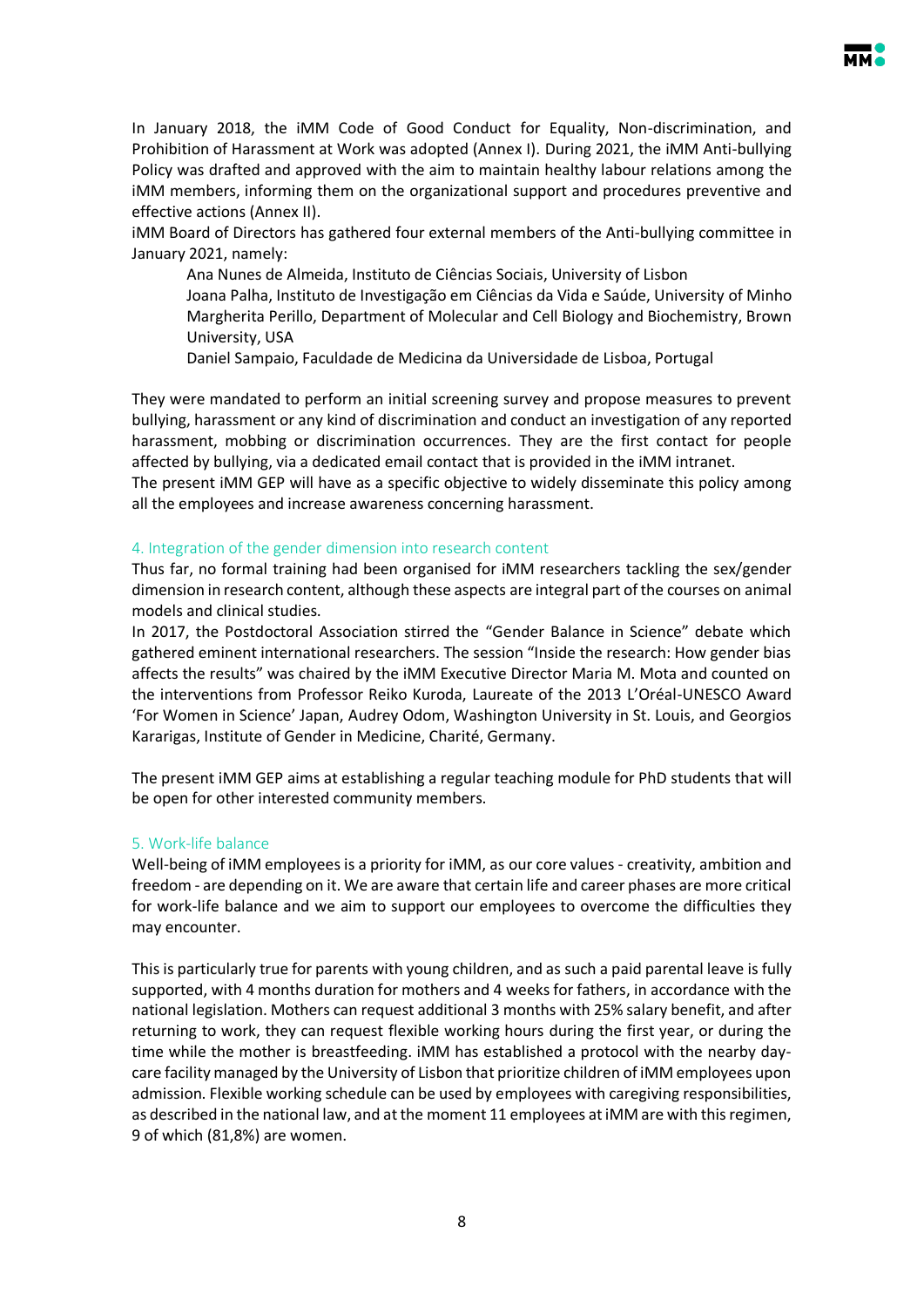In addition, for the last 10 years, iMM has been providing financial support to employees holding fellowships during their maternity leave (i.e. iMM Family Support programme). This is due to the fact that research fellowships in Portugal contemplate a voluntary social security regimen which guarantees minimal coverage only. iMM has been complementing the pay of iMM fellows as to ensure no reduction in their regular income during maternity/paternity leave.

Among numerous community-building activities at iMM, three were particularly directed to families of iMM employees, namely theatre play for children and picnic for families, both stirred by the Postdoctoral Association, and the Little iMMers, promoted by the Communication team. These occasions are an opportunity for informal networking and support and experience exchange.

More recently, the informal iMM community-building "Get2gether" team has tackled the wellbeing subject with an anonymous survey, supported by the iMM Safety and Compliance team. This represents the first step towards more structured action plan that will be proposed based on the survey results. As for now, they are actively disseminating available resources, namely the mental health services and helplines provided by the Faculty of Medicine, University of Lisbon or the National Health System, and promoting internal networking based on common interest in diverse areas, such as gardening, photography, music, cooking etc. At the end of 2021, iMM offered a professional 12-week programme on Psychological Well-being to its employees, led by [Oficina de Psicologia,](https://www.oficinadepsicologia.com/) where the science-based tools for managing emotions, relationships, anxiety and productivity were presented.

Despite the general disruption, the SARS-Cov-2 pandemic has brought some positive changes at iMM, namely in wider adoption of flexible work schedules, teleworking and of digital tools. For example, conferences and meetings are regularly held online and seminars recordings are available, in that way facilitating the participation of researchers with caring responsibilities.

A range of new initiatives within this thematic area are set in the iMM GEP 2022-2025, that will contribute to the well-being of all iMM employees.

### 6. Organisational Communication and Culture

iMM has recently launched a communication campaign promoting diversity at iMM, accompanied by a beautiful illustration made by one of our researchers and artists Helena Pinheiro and an inspirational message from the Board of Directors:

## *One of the fundamental aspects of life is DIVERSITY.*

*Life in our institute is no different and as such DIVERSITY is reflected at many levels everywhere: \*our people - all of us - iMMers - different backgrounds, nationalities, gender, sexual orientation and so on;*

*\*our topics of interest - all the questions, made by each of us - that go from immunology to neurosciences, from chemical biology, biochemistry and molecular, cell and developmental biology to microbiology and host-pathogen interactions or cancer, and so on;* 

*\*our favourite model of study - virus, bacteria, parasites, yeast, mice, zebrafish and humans; \*our commitment to contribute for a sustainable environment - some never use the elevator, or don't eat meat, or make sure reduce the use of plastics... and so much more.* 

*We really value this diversity. Preserving it means to take care of the wellbeing of all the members of our institute. As such, we are committed to keep working to make iMM a place where everyone can thrive and feel included.*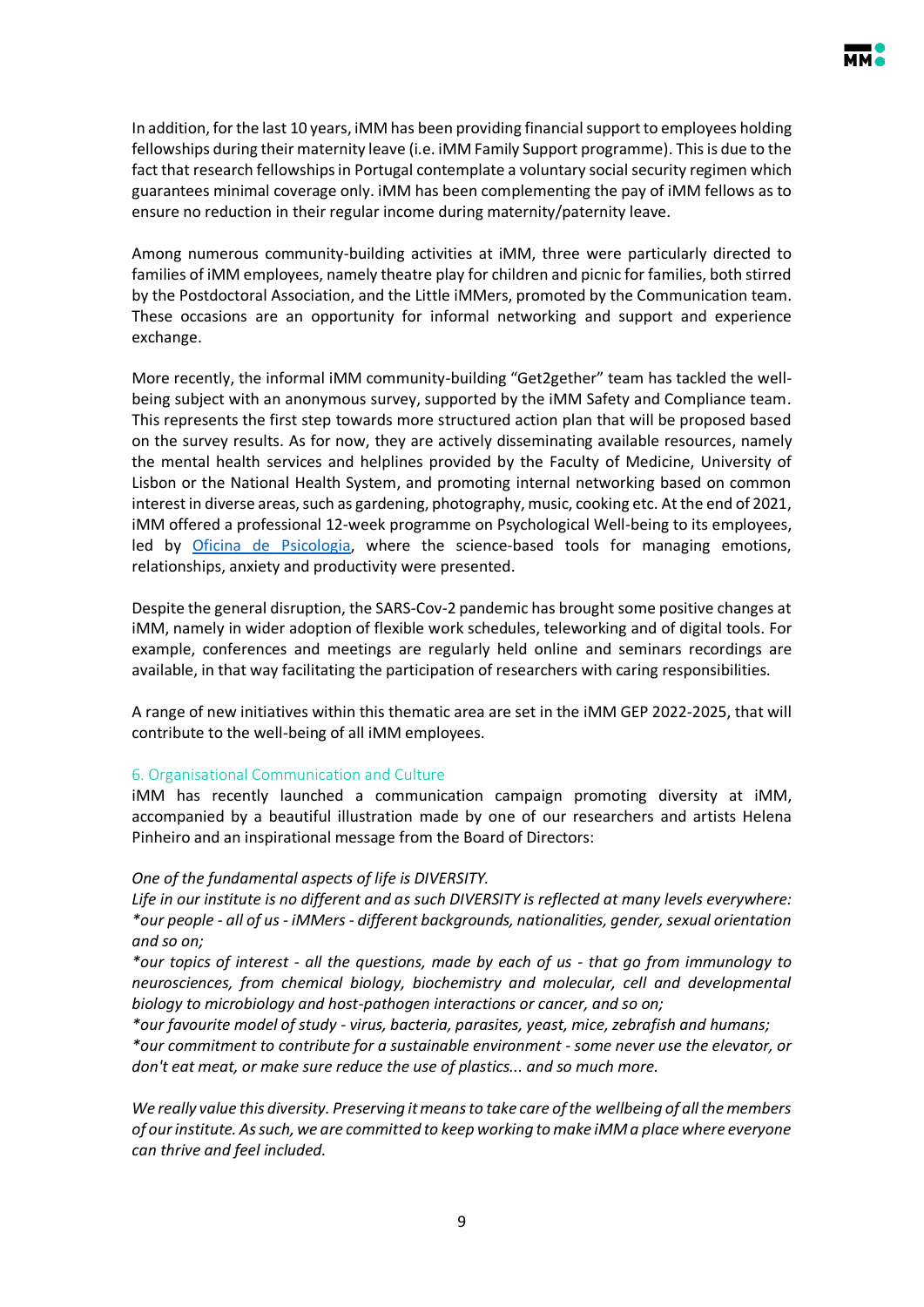

*Each iMMer is an essential piece of our community.* 

*Together, we work to build an inclusive environment where everyone can accomplish their goals. As evolutionary biology teaches us, diversity is the key to success.*



iMM has been actively promoting discussions about the role of women in science. In the abovementioned "Gender Balance in Science" debate (2017), the session "Around Researcher: How gender drives career progression", chaired by iMM President Maria Carmo-Fonseca, stirred a vivid discussion between the audience and the panellists - Maria Leptin, EMBO Director, Lucy Hoareau, Executive Secretary of the L'Oréal-UNESCO Prize for Women in Science, and Miguel Castanho, iMM Group Leader.

iMM researchers and higher management have recently participated in the panel discussion on "Diversity and Equality in Science", organised by the COLife<sup>9</sup>, and followed by screening of the documentary "Picture a Scientist"<sup>10</sup> (March 11, 2021). In the future, we will exchange best practises and organise joint training activities regarding equality within the COLife alliance.

Moreover, the iMM Executive Director Maria M. Mota is a strong advocate for science and equal opportunities in general, and willingly participates in debates on this topic across Portugal and with high-level international representatives, e.g. Round Table Discussion "Ambiti@n - Women in STEM" at the Women Political Leaders Global Forum in 2017, and "Equality between men and women during pandemic" at the Embassy of France in Lisbon in 2021.

Fifteen of our Group Leaders and Senior Researchers have participated so far in three editions of *Mulheres na Ciência<sup>11</sup>* (Women in Science) photography exhibition organised by Ciência Viva, the main national agency for scientific culture promotion. Several iMM young researchers are actively participating in the events organised by SoapBox Science, a public outreach platform for promoting women and non-binary scientists and the science they do. $^{12}$ 

With the present iMM GEP, we aim to continue in this line to encourage discussions about gender equality and enrich our organisational culture.

 $\ddot{\phantom{a}}$ 

<sup>9</sup> [COLife](https://colife.eu/) is an alliance of six life sciences institutes located in Lisbon and Oeiras (iMM, Champalimaud Foundation, IGC, IBET, ITQB and CEDOC) that aims to maximize the individual resources, by sharing infrastructures and know-how, in addition to fostering synergies and collaboration.

<sup>10</sup> <https://www.pictureascientist.com/>

<sup>11</sup> <https://www.cienciaviva.pt/mulheresnaciencia/>

<sup>12</sup> <http://soapboxscience.org/soapbox-science-2020-lisbon/>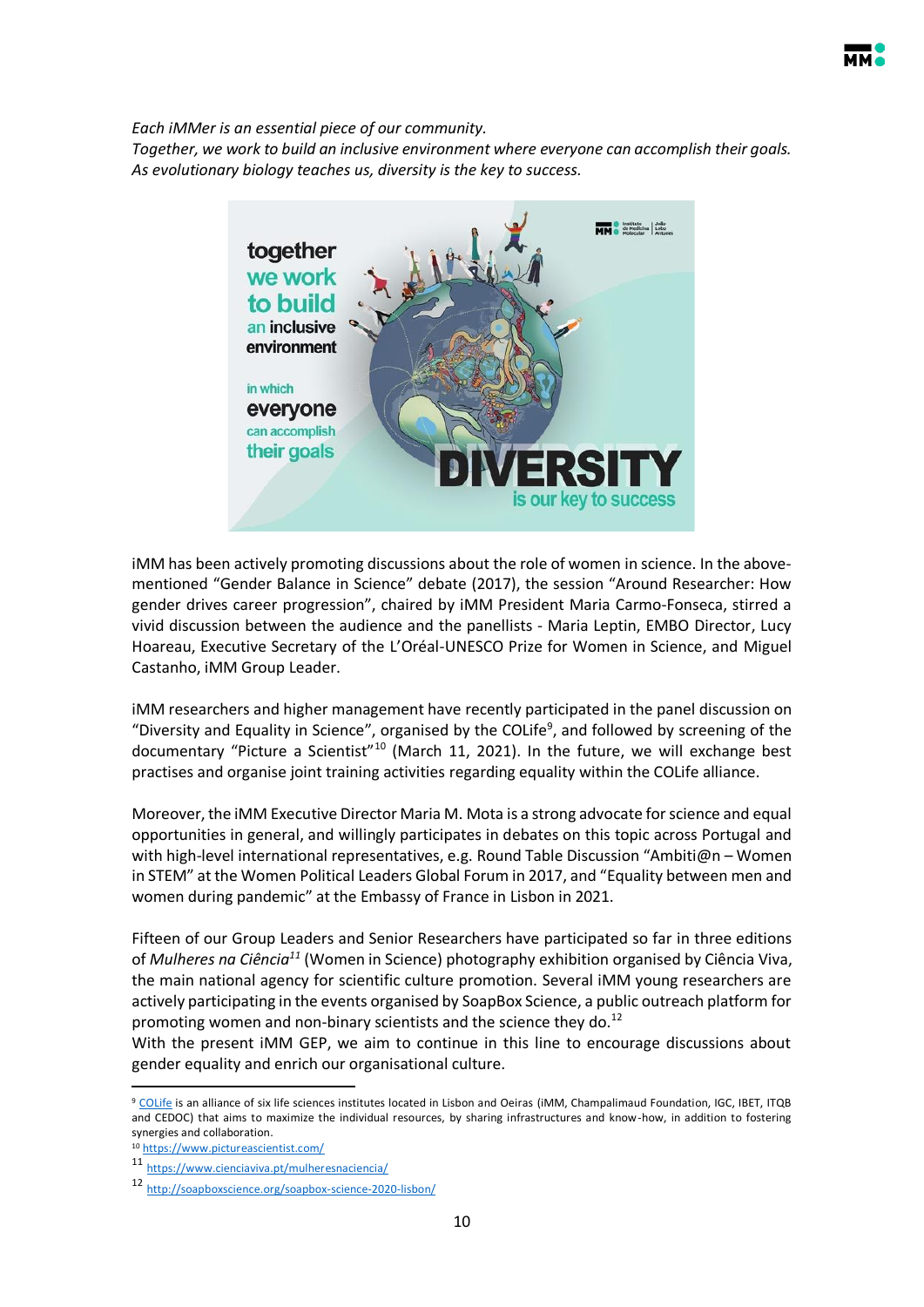## <span id="page-10-0"></span>Areas of Action

## <span id="page-10-1"></span>Gender Equality in Recruitment and Career Progression

**Goal**: Ensure equal opportunities through equal treatment of all employees with regard to work and career and promote the respective under-represented gender.

### **Measures**:

1. The job advertisements will be gender-neutral and contain an indication that the work environment is international and gender-sensitive, that the professional career is taken into account on the principles of non-discrimination and equality, and that supportive measures for work-life balance exist.

2. All efforts will be made to ensure the gender-balanced recruitment jury, aiming at 40% target of the under-represented sex.

3. People responsible for the recruitment, promotion and mentoring will be trained on gender equality perspective and unconscious biases through seminars, web-based-training or short videos, such as "Recruitment bias in research institutes", produced by Catalan Research Centres Institute (CERCA) and European Research Council (ERC).

4. Maternity or paternity leave will be taken in consideration at the time of the staff evaluation. For example, the Group Leaders and Senior Staff Scientists may be granted an additional year to their regular 3-year evaluation period, as it is an international practice now adopted by many research funders.

5. Gender balance in a research group will be considered as one of the criteria in the evaluation of the Group Leaders.

6. Support grants to scientist mothers (Senior/Post-doctoral level) will be implemented as to facilitate the reconciliation of scientific responsibilities and motherhood. One-year grant will be given annually in an internal competitive call, based on scientific excellence, motivation to pursue a scientific career, and the personal situation of the candidate.

7. Procedures will be adopted as to ensure a continuous data collection of the parameters describing the iMM community and a suitable annual reporting to the Gender Equality Committee, the iMM senior management and publicly, as part of the iMM annual report. A member of Human Resources team will be nominated for a Gender Equality Officer, who will be the main contact point for advice and responsible for data collection and analysis.

### **Responsibility for measures**:

Gender Equality Commission (1-7), Human Resources Department (1-4, 7), external consultants (3).

**Indicators**: overall gender profile of iMM community, including of job applicants and shortlisted candidates; assessment of the gender pay gap and career progression gap; gender balance of the recruitment jury; number of people responsible for recruitment receiving training on gender equality and unconscious biases; perception of the community about the transparency and gender equality in the recruitment and career progression assessed using annual survey.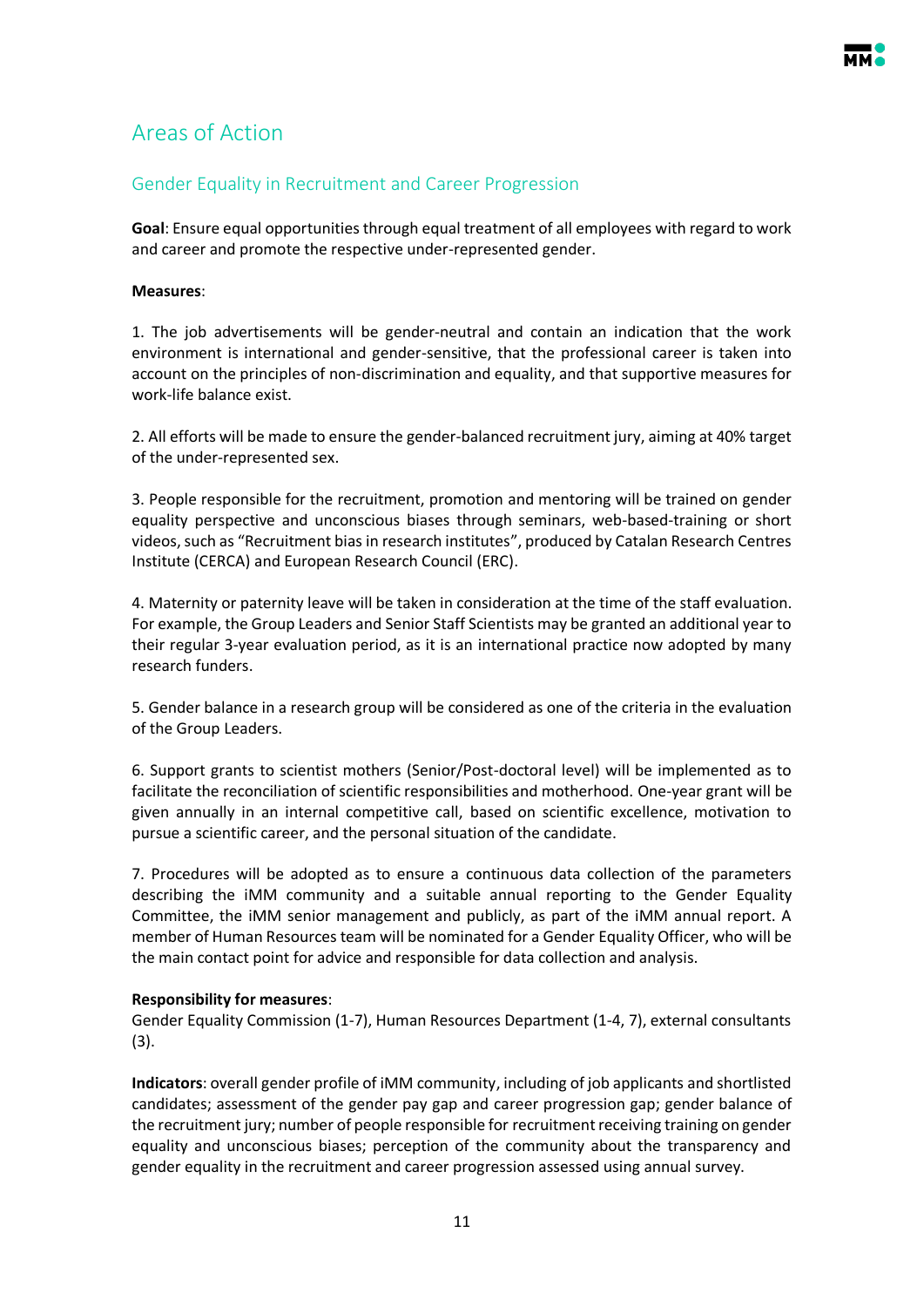

## <span id="page-11-0"></span>Gender Balance in Leadership and Decision-Making

**Goal**: Increase the percentage of women in Group Leader positions from current 26.5% to 35% until 2025, and to 45% until 2029.

#### **Measures**:

1. Potential female candidates for leading positions (faculty and senior leadership positions) will be proactively identified by using female expert profile databases (e.g. [EMBO Communities,](https://www.embo.org/the-embo-communities/) [Academia](https://www.academia-net.org/project/) Net), and scientific/personal networks. They will be contacted and encouraged to submit an application.

2. The Board of Directors will actively encourage female Group Leaders to participate in internal committees and take a role of a research/administrative facilities commissionaire. The board will take into account the proportion of female Group Leaders at iMM, as to avoid them being over-recruited to such committees.

3. The iMM will offer an opportunity to young female Group Leaders and promising senior scientists to attend the EMBO Laboratory Leadership for Group Leaders course or EMBO Selfleadership Workshop for women scientists (two courses per year initially planned, can be revised depending on interest).

4. The institution will facilitate a mentoring scheme for young female Group Leaders with a mentor of their choice and aligned with their career objectives, using the EMBL LEAP (Leadership [and Excellence for Aspiring Postdocs\) Programme](https://www.embl.org/about/info/equality-diversity/projects/leadership-and-excellence-for-aspiring-postdocs/) as a model. This will be particularly promoted within the COLife alliance in Lisbon area.

5. The iMM Board of Directors will make effort to nominate iMM women scientists for prizes and databases on outstanding women scientists, such as Academia Net.

**Responsibilities**: iMM Board of Directors in cooperation with the Scientific Advisory Board and the Human Resources Department (1-2, 4-5), external consultants (3).

**Indicators**: percentage of women in Group Leader positions; number of leadership and selfawareness courses attended by female Group Leaders or senior scientists; percentage of women applying/securing competitive research funding; percentage of women publishing as senior/corresponding authors.

## <span id="page-11-1"></span>Prevention of Gender-based and Sexual Harassment

**Goal**: Guarantee prevention of sexual, gender-based or any other type of harassment.

#### **Measures**:

1. Wide dissemination of the iMM Code of Good Conduct for Equality, Non-Discrimination, and Prohibition of Harassment at Work and of the iMM Anti-Bullying Policy. These documents aim to inform and advise the employees about the procedures in place to support them on this matter. As such, their wide dissemination must be ensured, i.e. at the enrolment for new employees during induction sessions, and in the iMM intranet page.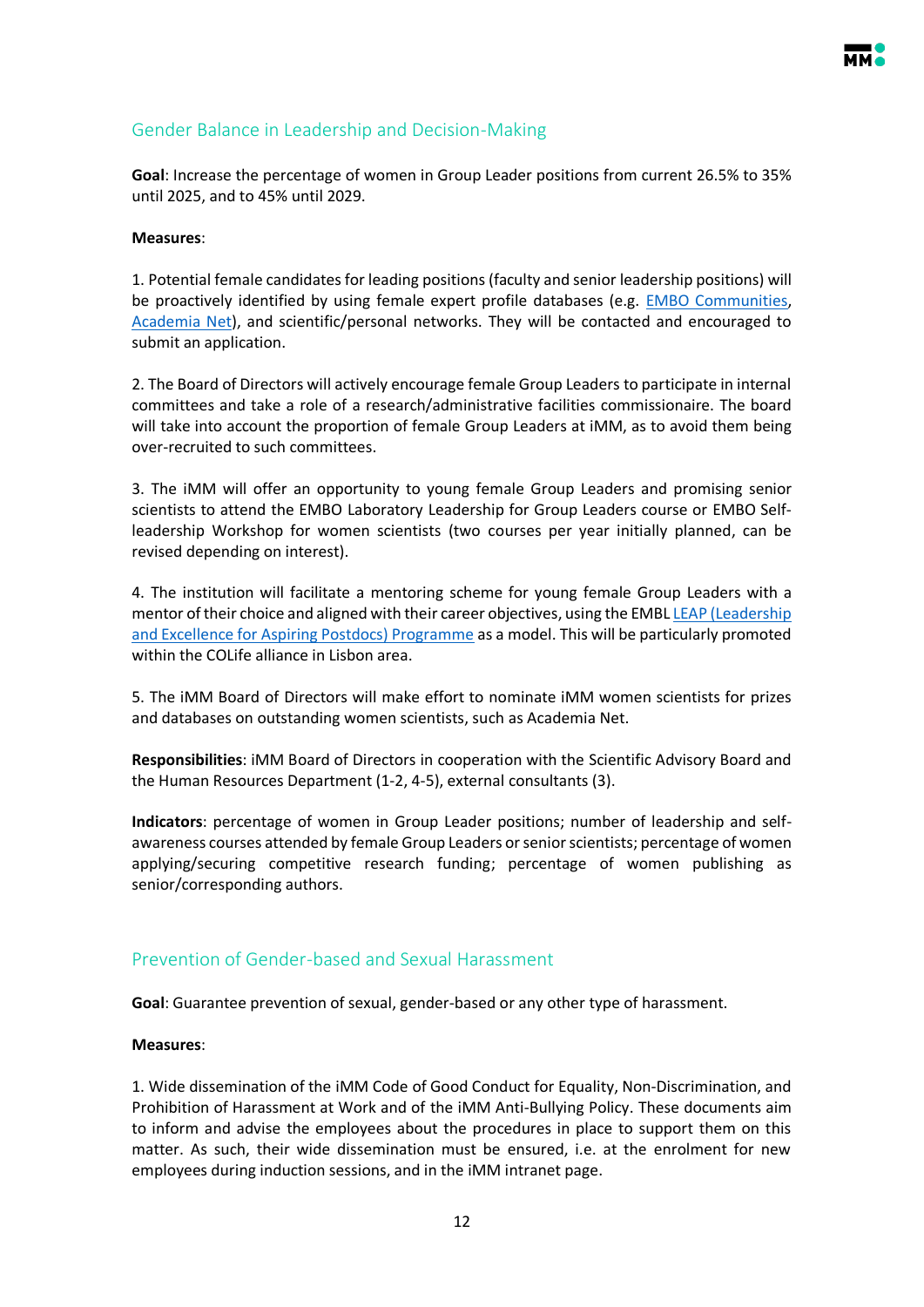

2. The iMM Board of Directors and the Human Resources Responsible are fully endorsing the mission of the iMM Anti-Bullying Committee. Any investigation process result delivered by the iMM Anti-Bullying Committee will carefully considered with high urgency and appropriate disciplinary and/or legal measures will be taken.

3. Increase awareness among the iMM community members about harassment in the workplace by offering a set of short films, micro-courses and courses (e.g[. SkillBoosters\)](https://skillboosters.com/). Particular courses on how to manage conflicts in the workplace will be offered to all team leaders at iMM, in both research and administrative roles.

**Responsibilities**: iMM Board of Directors and the Human Resources Department (2-3), Human Resources Department (1-3), iMM Anti-Bullying Committee (2).

**Indicators**: number of reported incidents; number of implemented resolutions following incidents; number of people attended courses or accessed online content on harassment; number of team leaders attending courses on managing conflicts; perception of the iMM community about the transparency of the implemented policies and trust in the procedures, as assessed in the anonymous annual survey.

## <span id="page-12-0"></span>Integration of the Gender Dimension into Research Content

**Goal**: Raise awareness on the importance of the sex and gender dimension in research, and train researchers on how to include it, as to improve the scientific quality and societal relevance of the produced knowledge.

### **Measures**:

1. Implement the teaching modules on gendered aspects of research in the iMM PhD programme and more advanced courses. The training content will be adapted to the research activities at iMM and researchers will learn how to include it in the formulating research questions, developing methodologies, gathering and analysing sex/gender disaggregated data, evaluating and reporting results.

2. Identify in-house experts who will have an advisory role for researchers on how to consider gender and sex in research content, e.g. experts in animal models and clinical studies design. Pre-Award team and Technology Transfer team, who also have an advisory role in research proposals design, will actively raise awareness and suggest inclusion of sex/gender dimension in defining concepts, project proposals and transferring them to markets into products and innovations. More advanced training on the sex and gender dimension in research will be provided for the in-house advisors.

3. Seek for best practice exchange with the institutions with long-standing tradition in implementing gender equality plans. We will benefit from the strong institutional relationships with the Cambridge University and the Francis Crick Institute (two eminent scientists from these institutions are also members of the iMM Scientific Advisory Board), both holding the Athena Swan Award. In addition, with the other life science institutes within the COLife alliance, we will stimulate the discussion of this topic in the joint events that gather students and postdoctoral researchers.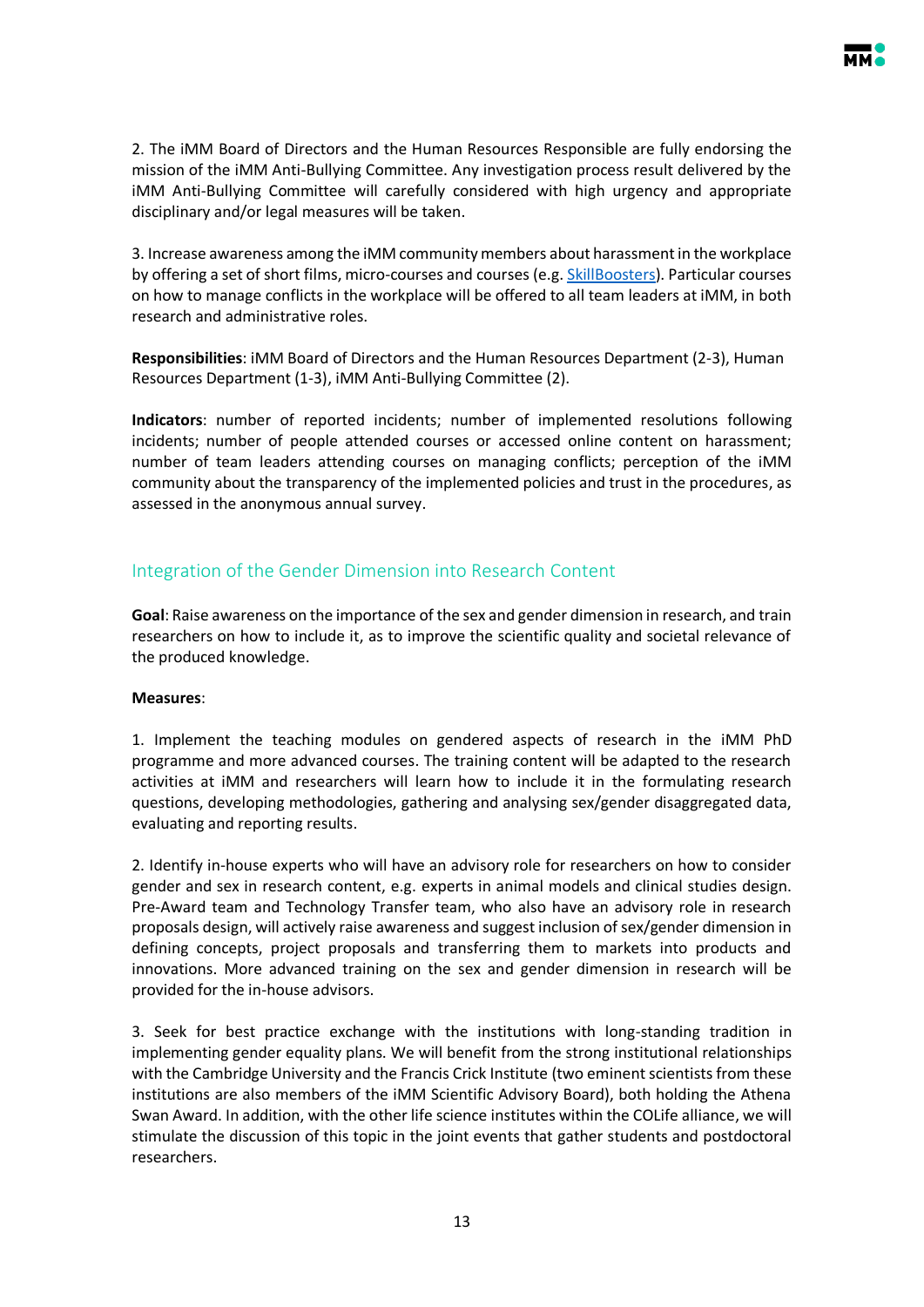

4. Seek for opportunities to influence the national funding agencies on the importance of including the sex/gender analysis in the research project evaluation.

**Responsibility**: Training Hub, Pre-Award and Technology Transfer Office (1-3), iMM Board of Directors (4).

**Indicators**: number of PhD students or other researchers attending training on gender dimension into research content.

### <span id="page-13-0"></span>Work-life balance

**Goal**: Create new work-life balance and co-responsibility measures and facilitate their uptake through better dissemination.

#### **Measures**:

1. Flexible working time arrangements and teleworking, whenever the functions allow, and guaranteeing an adequate staff evaluation taking this in consideration.

2. iMM will make efforts to extend fixed-term working contracts or grant agreements following the parental leave of researchers.

3. Ensure a dedicated lactation room that fulfils the privacy, comfort and hygiene standards, that is available on request and with a booking system.

3. In principle, meetings/events should be organised between 10:00-17:00. In case it is deemed necessary, on-site childcare will be provided.

4. iMM will make efforts to offer dual career options, when needed, and will rely on local networks (e.g. COLife) to identify suitable jobs for the partners of the new hires.

5. iMM will negotiate discounts with baby-sitting companies and nearby day-care centres, and consider offering tax-free vouchers for childcare/education costs.

6. Promote experience exchange and inform about online resources/tools/advice on reconciling scientific career and family, e.g[. Fair Hall Lab how-does-she-do-it.](https://fairhalllab.com/careers/how-does-she-do-it/)

7. Promote agreements with sports, cultural (bookstores, theatres, museums, language schools) and well-being centres (dental care), as to arrange special offers or discounts for iMM staff.

8. Organise a monthly lottery offering tickets/vouchers for cultural establishments or family activities (theatre, museums).

9. Establish communication channels to ensure that the staff is aware of the available work-life balance measures. An information sheet/brochure about childcare facilities, social benefits, dual career opportunities etc. should be made available upon enrolment at iMM.

10. iMM will start a supporting framework to aid in identifying and providing help to employees concerning their mental health. An internal awareness campaign will be launched with two main objectives: i) demystify discriminatory concepts often linked to mental health issues and ii) inform how to seek for help.